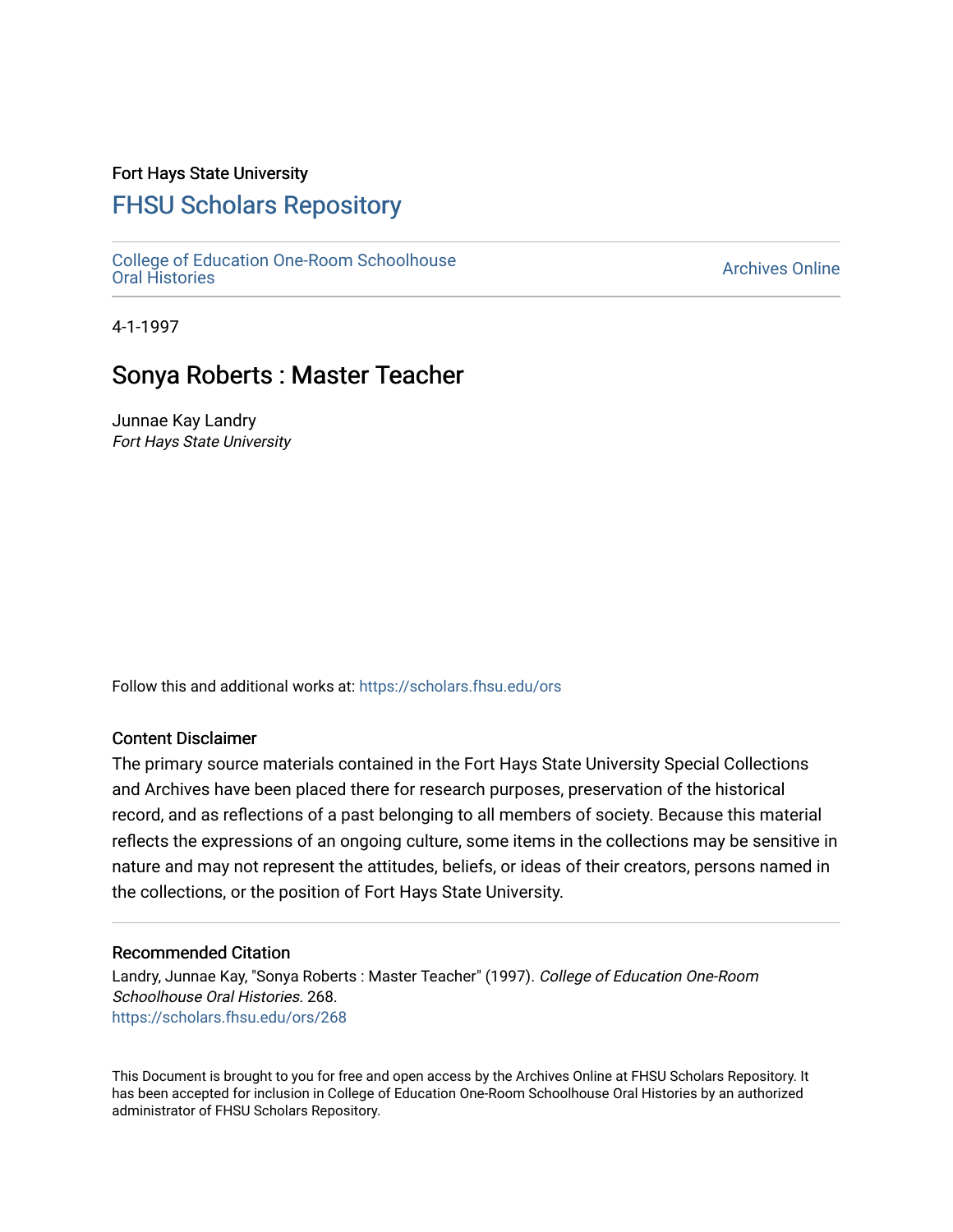

SONYA ROBERTS: MASTER TEACHER

JUNNAE KAY LANDRY

Spring, 1 997

Fort Hays State University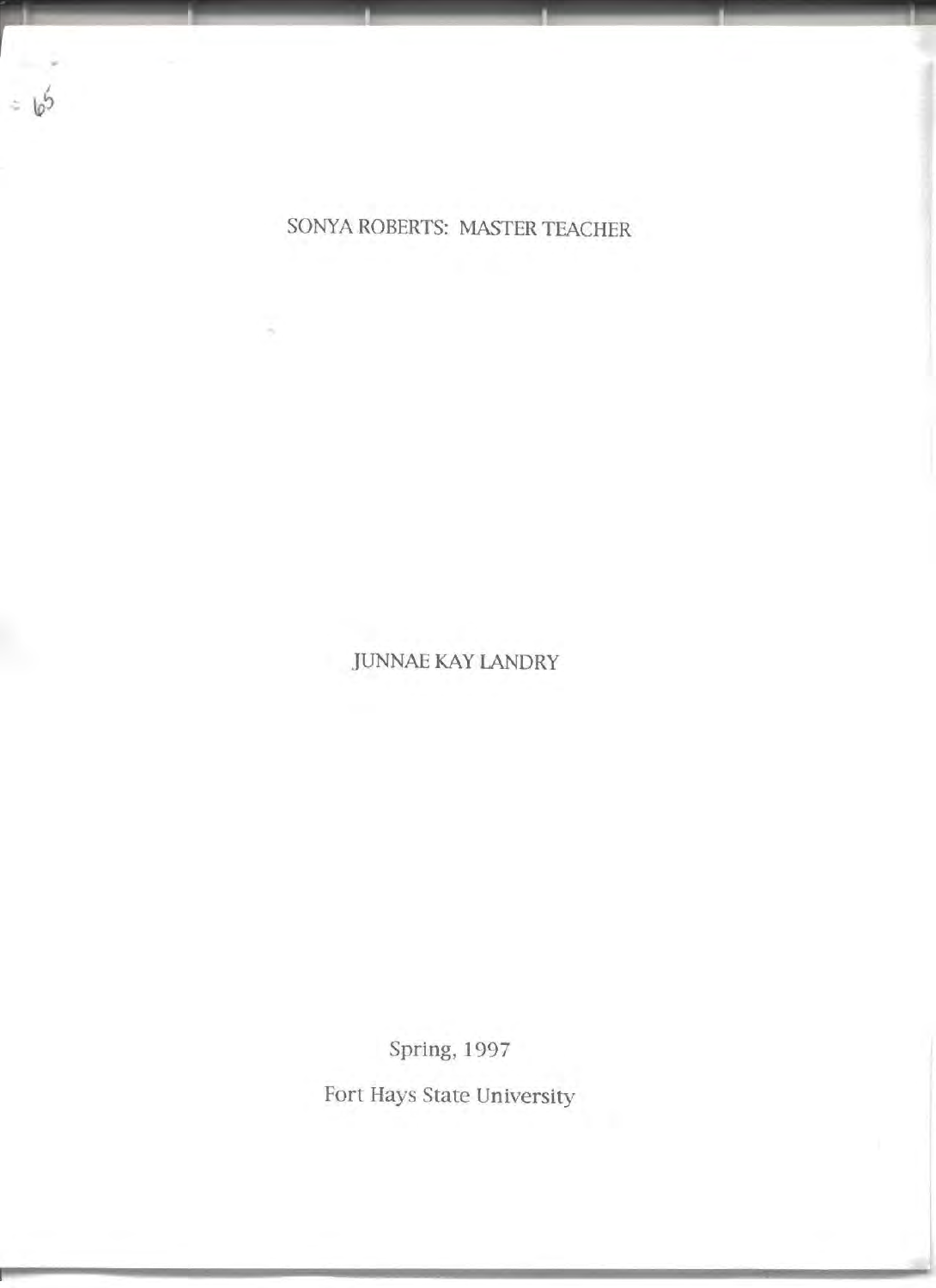### CHAPTER ll: SONYA ROBERTS AND AGRICULTURE EDUCATION

Life in the United States and throughout the world is changing every moment of our lives. The things we need to know and the resources we have to use are constantly shifting as the world turns around us. The world as we know it could not exist Without fruitful agriculture. Sonya Joan Schweer Roberts is committed the task of helping remind all people of their individual responsibilities to care for our soil, water and livestock resources. Through agrisclence, Sonya strives to open the minds of those around her to programs that bring life and prosperity to the land and its people.

If it can be said, "one is born to be an agriculture teacher," it can be said of Sonya Roberts. Sonya's transformation into an agriculture teacher began at birth. She was born to a father who taught agriculture education to secondary students in Kingman. Kansas.

The death of Sonya's Grandfather Schweer motivated Sonya's father to resign his teaching position and take over the family farm located near Garden City, Kansas. These childhood years spent on the farm created a bond between Sonya and the land and the livestock, particular sheep, that inhabit it. This bond was also cultivated by her parents. 4-H Club, FFA, and her freshman high school agriculture teacher, Mr. Les McNally

By the time Sonya entered her freshman year at Seward County Junior College (SCCC) she had determined what it was that she wanted to do With her life and what contribution she wanted to make to the world around her. She wanted to have a lasting relationship With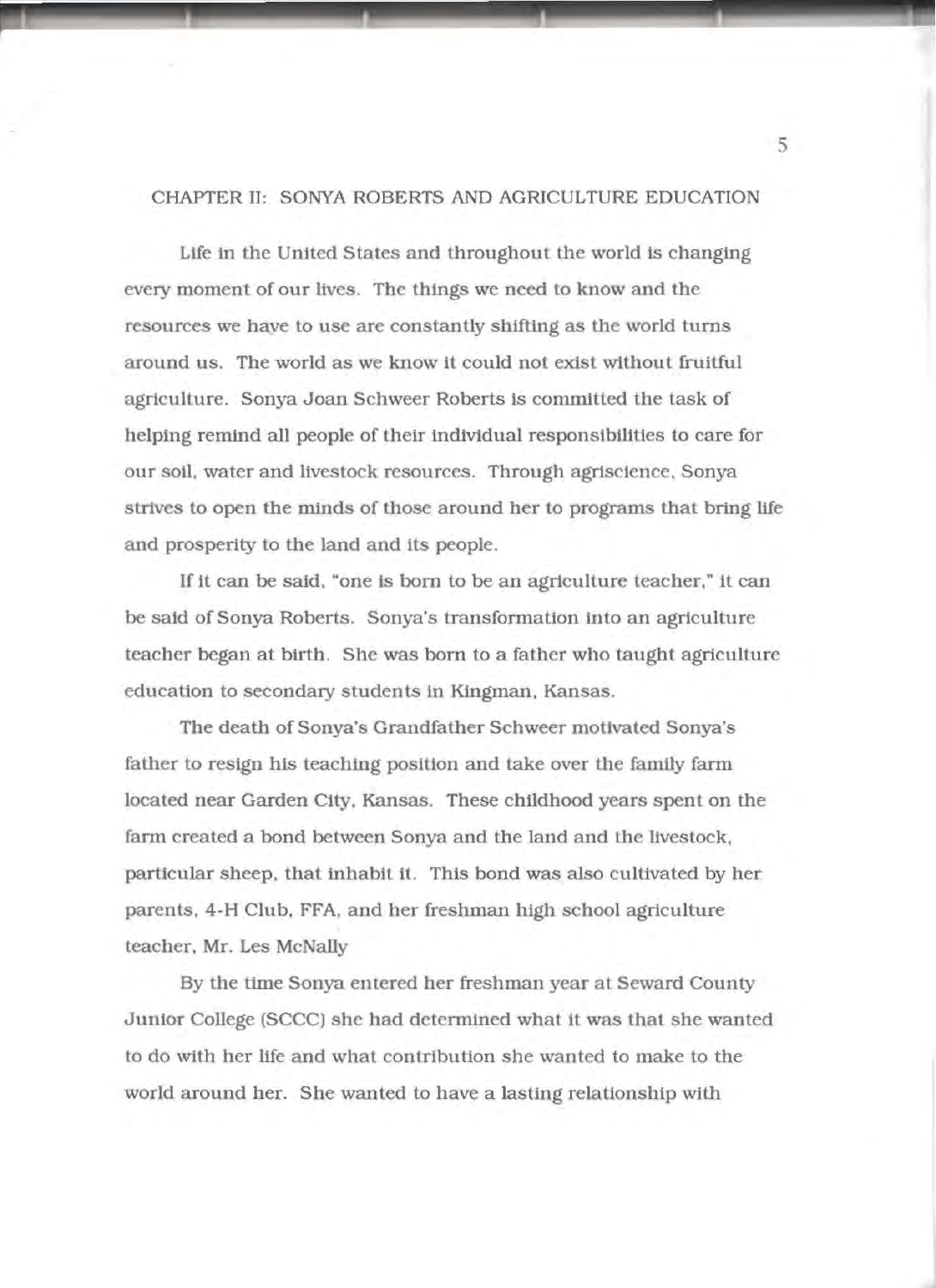agriculture that would produce a lasting emotional appreciation for agriculture by others.

As Sonya continued down the path of agriculture education, she never considered the fact that she was entering into a male dominated field a deterring factor. She simply "went for it and never looked back." The encouragement of her fellow classmates, instructors, parents and family, and friends contributed to her visualization of reaching her chosen vocation.

Sonya's enthusiasm for agriculture bubbles out when ever you engage her in a conversation. This enthusiasm landed her smack dab in the middle of her first teaching position.

Sonya began her teaching career in August of 1992 in the USD 102 school system with the belief that the changing needs of the workforce requires highly skilled agricultural technicians with the academic foundations in mathematics, science, and communications to be able to adapt to the rapidly changing agricultural world. Sonya believes that through creative planning and the maintenance of an academic classroom and laboratory atmosphere, students can achieve the skills necessary to meet these changing needs. Sonya arrived tn Cimarron in early July of 1992 to commit herself to the task of creatively preparing classroom and laboratory activities that would engage her students in an academic curriculum that would prepare them to meet the changing needs of the agriculture world.

Sonya's first year at Cimarron High School was successful due to the facts that she exudes an enthusiasm for her curriculum that is contagious. She maintains classroom and laboratory control through effective control strategies. Sonya captures her student's attention with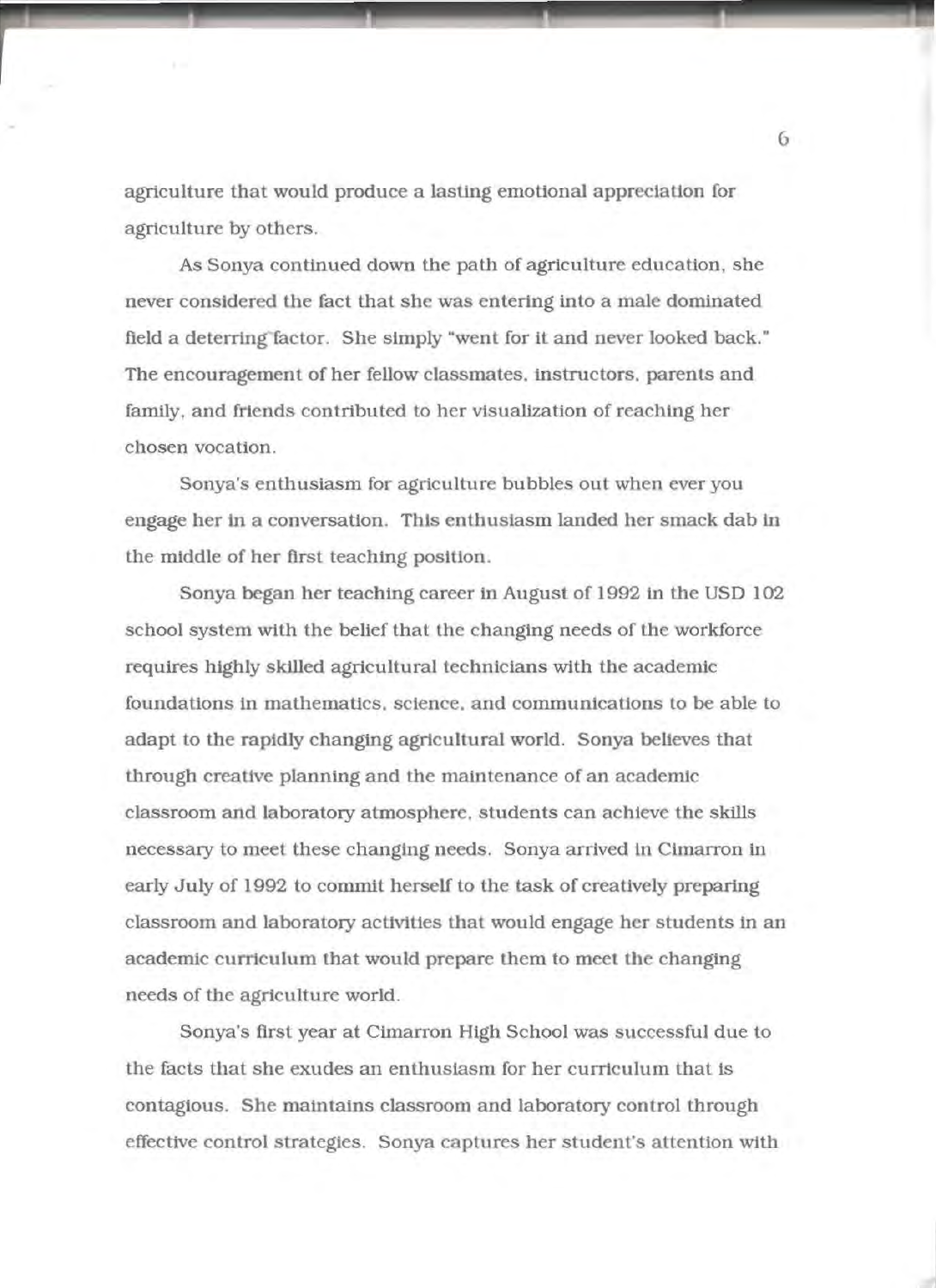creative classroom and laboratory projects. In the classroom. effective instruction is demonstrated through captivating presentations and creative activities. In the laboratory atmosphere. Sonya assists students effectively, maintains a productive environment, and demonstrates the flexlbllity required to elude common laboratory problems. Sonya stated, "That it is partlcularly necessary for a female agriculture teacher to demonstrate various skills and techniques indicative to farm tasks to maintain a controlled environment." She feels, with respect, that "a male agriculture teacher may teach the entire school year without demonstrating a single welding technique."

Sonya undertook the monumental task of revamping USO 102's agricultural curriculum to meet the requirements for quallfytng for Kansas State Vocational Educational-Phase Two (VE-2) Funds during the 1992-93 school year. Organized education programs offer a sequence of courses which are directly related to the preparation of individuals in paid or unpaid employment in current or emerging occupations requiring other than a baccalaureate or advanced degree. Such programs include competency-based applied learning which contributes to an individual's academic knowledge, higher-order reasoning. and problem-solving skills. work attitudes, general employability skills, and the occupationalspecific skills necessary for economic independence as a productive and contributing member of society.

Sonya implemented changes that would up-date her curriculum from one that emphasized agriculture mechanics to one that would encompass a range of occupations for a program that would prepare individuals to apply scientific knowledge and methods, and technical skills in support of agribusiness and agricultural activities concerned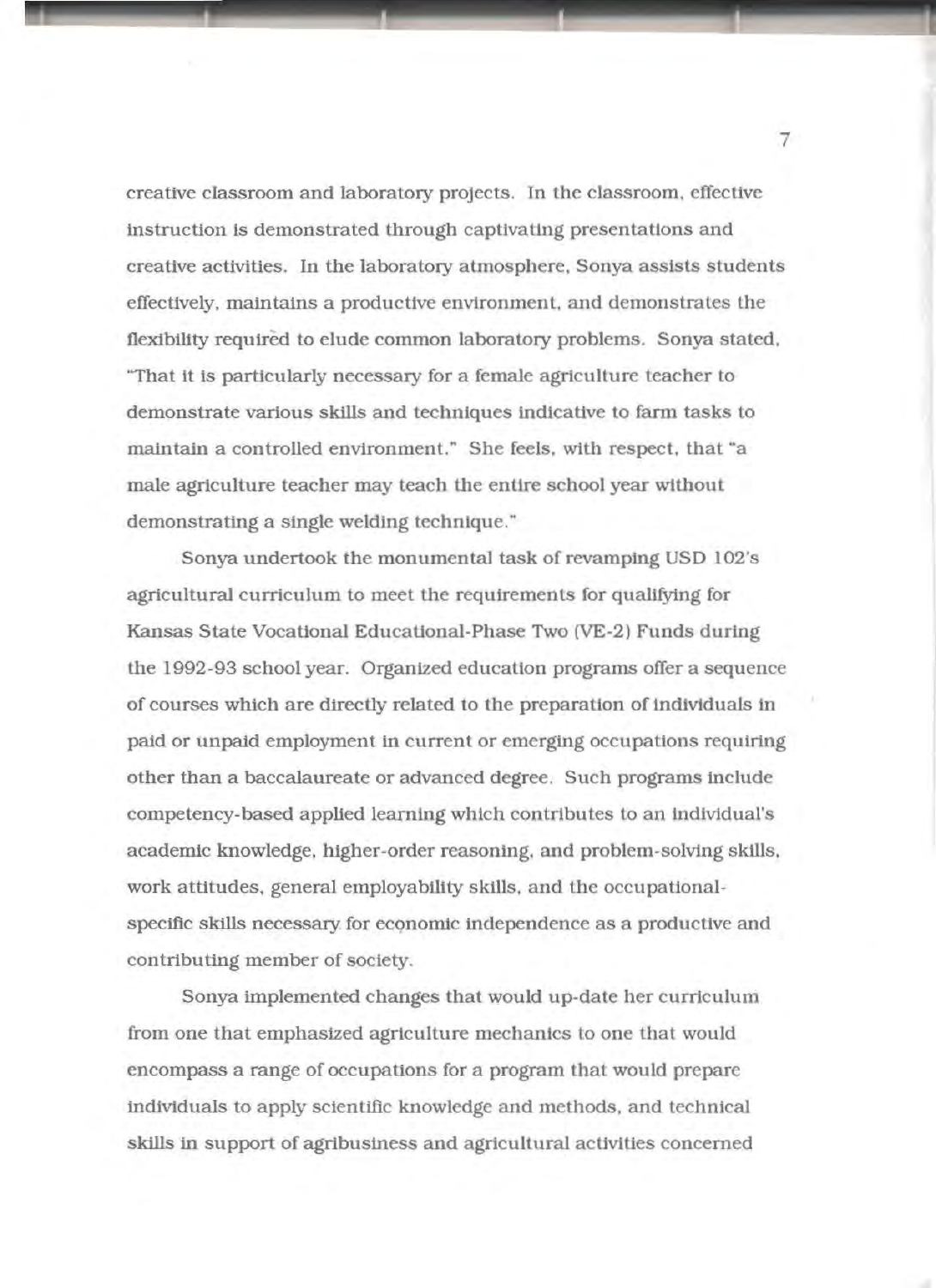with the management of agricultural enterprises, production and propagation of crops and animals, supplies and services, mechanics, products processing and marketing, and horticulture.

.\_\_\_\_\_\_\_\_\_. \_\_\_\_\_\_\_\_\_\_ , \_\_\_\_\_\_ , \_\_\_\_\_\_ ......\_\_..

In addition to the changes made to adhere to the curriculum guides mandated by the Kansas State Board of Education to receive VE-2 funds, Sonya seized the opportunity to marry the past with the present, agriculture and agrtscience. Sonya stated, "Skills of the past can not be replaced but should be enhanced by the technology of future." This insight is the motivation for Sonya's implementation of the aquaculture innovations of hydroponics and the developmental research of Tilapia fish.

Sonya introduces her students to a concept that hydroponics ls growing 1n importance as a means of producing vegetables and other high-income plants. In areas where soil ls lacking or unsuitable for growth, hydroponics offers an alternative production system. Equally good crops can generally be produced in a greenhouse in conventional soil or bench systems.

Through the use of tomato, green pepper, lettuce and martgold plants in laboratory activities conducted throughout the school year, Sonya demonstrates to her students that when plants are grown hydroponically, their roots are either immersed in or coated by a carefully controlled nutrient solution. The nutrients and water are supplied by the solution alone and not by aggregates or other inert material that support the roots.

Sonya relates to her students that hydroponically grown plants have the same general requirements for good growth as soil-grown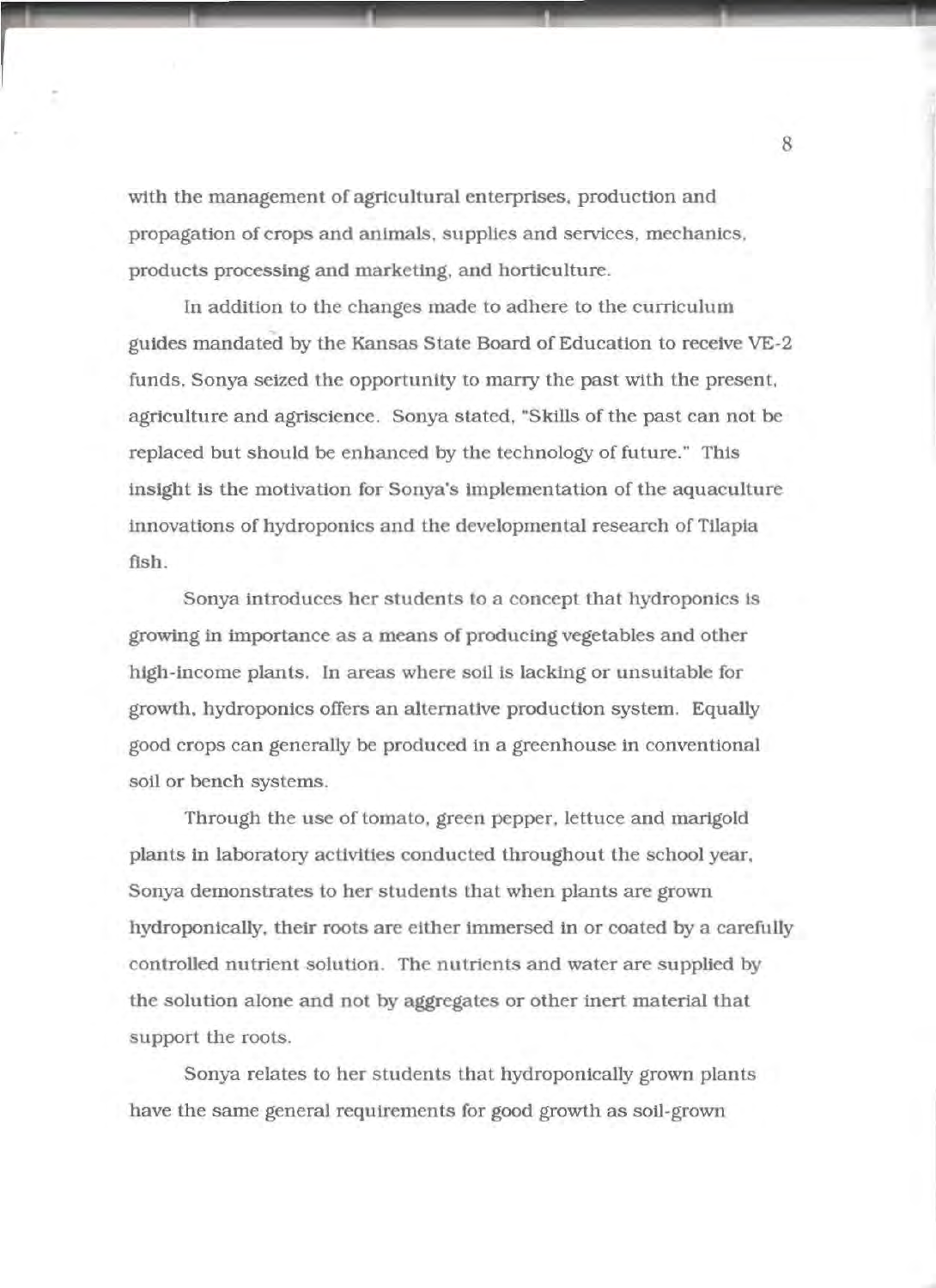plants. The major difference is the method by which the plants are supported and the nutrients supplied for growth and development.

Sonya stresses to her students that hydroponics is increasing in use commercially and will undoubtedly become increasingly important in the future. Sonya also emphasizes to her students that the use of nutrient solutions as a media for growtng plants will be an important part of agrisclence in the future. Research is expanding and new techniques are being developed. Students must develop a skill in these new techniques to be successful in the changing world of agriculture.

It has been Sonya's dream to add a greenhouse to her laboratory facilities since implementing hydroponics research to her curriculum in 1994. The greenhouse iS in its final states of completion and will be in operational condition for the school year 1997-98.

The greenhouse will also provide Sonya a means of stressing to students who have less agriculture background than her "farm raised" students that growing flowers and vegetables in a greenhouse can be enjoyable as well as profitable. She plans to stress that the conventional greenhouse ls designed primarily to capture light and control temperatures. It can be free standing, as is USO 102's, but most often it ts attached to a building to provide convenient access, simplified construction, and a potential source of supplemental heat if needed. The greenhouse can provide an environment for starting plants, hardening them off, or completely growing the plants such in Sonya's hydroponics simulation.

Sonya's promotion of aquaculture is further achieved through class research involving Tilapia fish. Sonya stresses to her students that aquaculture is the only way to satisfy an increasing demand for fish and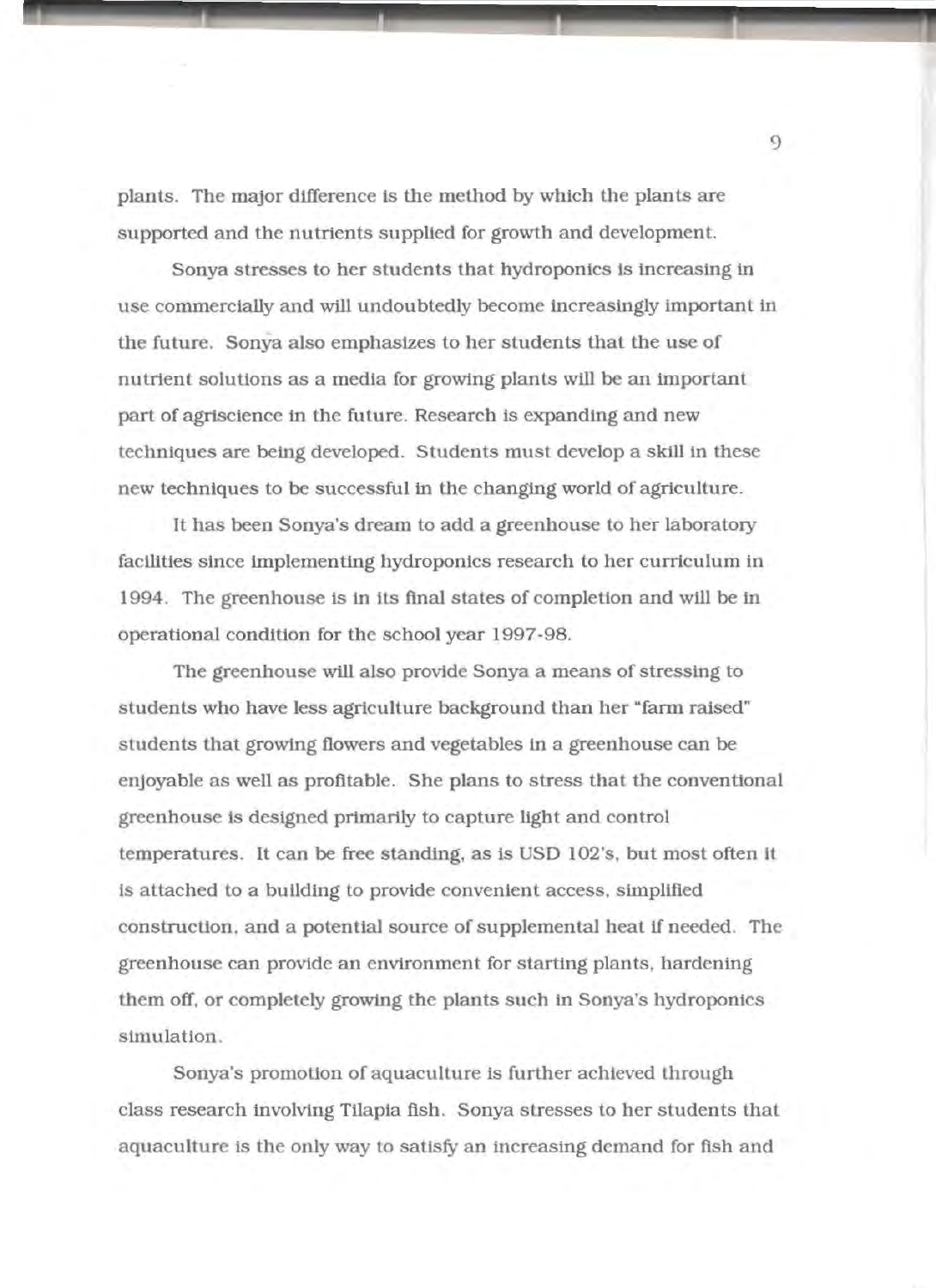seafood products. Aquaculture is now considered a significant part of US agricultural food production. Several factors suggest the role of aquaculture will continue to grow: Increased demand, new marketing and processing, and the culture of new species. Continual research on the problems facing aquaculture will ensure its future.

Sonya's students learn that aquaculture is the only mode of increasing domestic fish production. Although aquaculture 1s generally successful, it is still several decades behind traditional livestock husbandry in research and development. Virtually every aspect of aquaculture can still be improved. Hundreds of thousands of acres of land are still available for expansion of fish farming. The water supply, if properly used, is adequate. The cooperative efforts of federal and state governments, private agencies, universities, and industry will be necessary to overcome the barriers that prevent the development of that acreage.

Sonya emphasizes to her students that a thriving and developing aquaculture industry is important for several reasons. Aquaculture supplies a quality, healthy food source to a growing human population and does so through the efficient use of resources. Aquaculture creates Jobs and stimulates economlc activity. It provides valuable nonfood items such as eel skins, alligator hides, and by-products from the processing of fish and shellfish. The feed demand of aquaculture increases the demand for other agricultural products such as com. soybeans, wheat, oats, and barley. Finally aquaculture contributes to recreation by providing fish to stock lakes, streams, and ponds for sport and fee-fishing.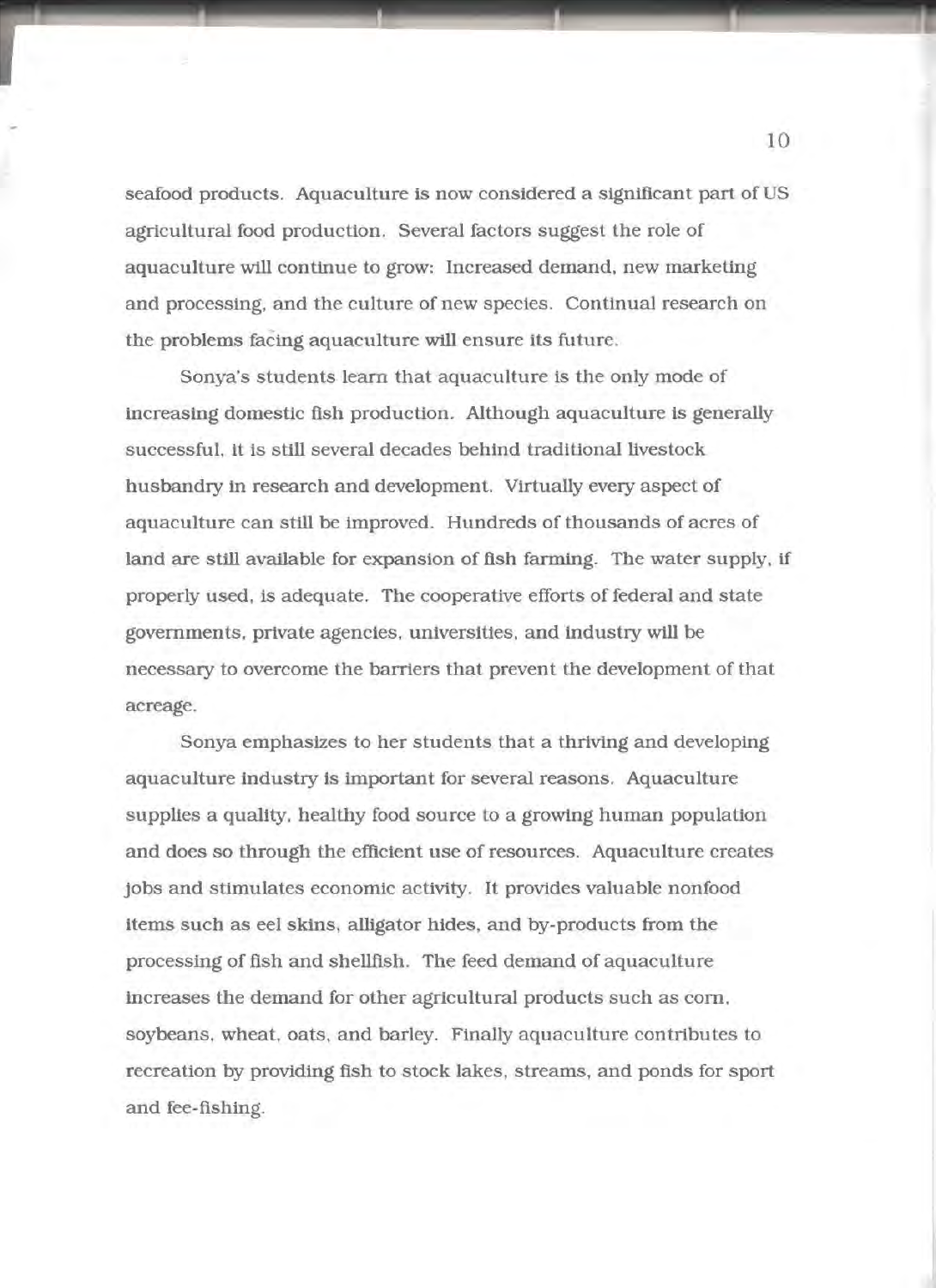For US aquaculture producers, the future markets will grow, but producers will be faced with lncreased environmental regulations, the need for new and better technology through research, and competition from foreign producers as aquaculture expands worldwide. The preparation of USD 102 students for this future market is a responsibility that Sonya seizes with enthusiasm.

Tilapia, introduced ln the United States ln the early 1950's, are extremely hardy animals and can tolerate relatively poor water quality conditions. Tilapia can withstand high water temperatures and tolerate extremely low levels of dissolved oxygen in ponds. Pond culture is the most popular method of growing Tilapia. These growing conditions make the Tilapia ideal for growing in the water pits of southwestern Kansas feedlots. Through a laboratory research simulation, USD 102 students actively participate in the development of Tilapia as a valuable byproduct of Kansas feedlots.

Each September Sonya obtains the Tilapia from a Garden City, Kansas feedlot, which provides them free of charge to educational institutes. Sonya's students care for, observe and document their changes during the school year. Through the Tilapia simulation, Sonya effectively promotes the potential aquaculture career choices of research and development, and marketing and processing. At the end of the year the Tilapia are butchered. fried and eaten by the students at a fish fry. Their research is complete to the consumer stage, tasting!

With these innovative changes and other curriculum update, Sonya has developed a curriculum that engages even the least of eager students.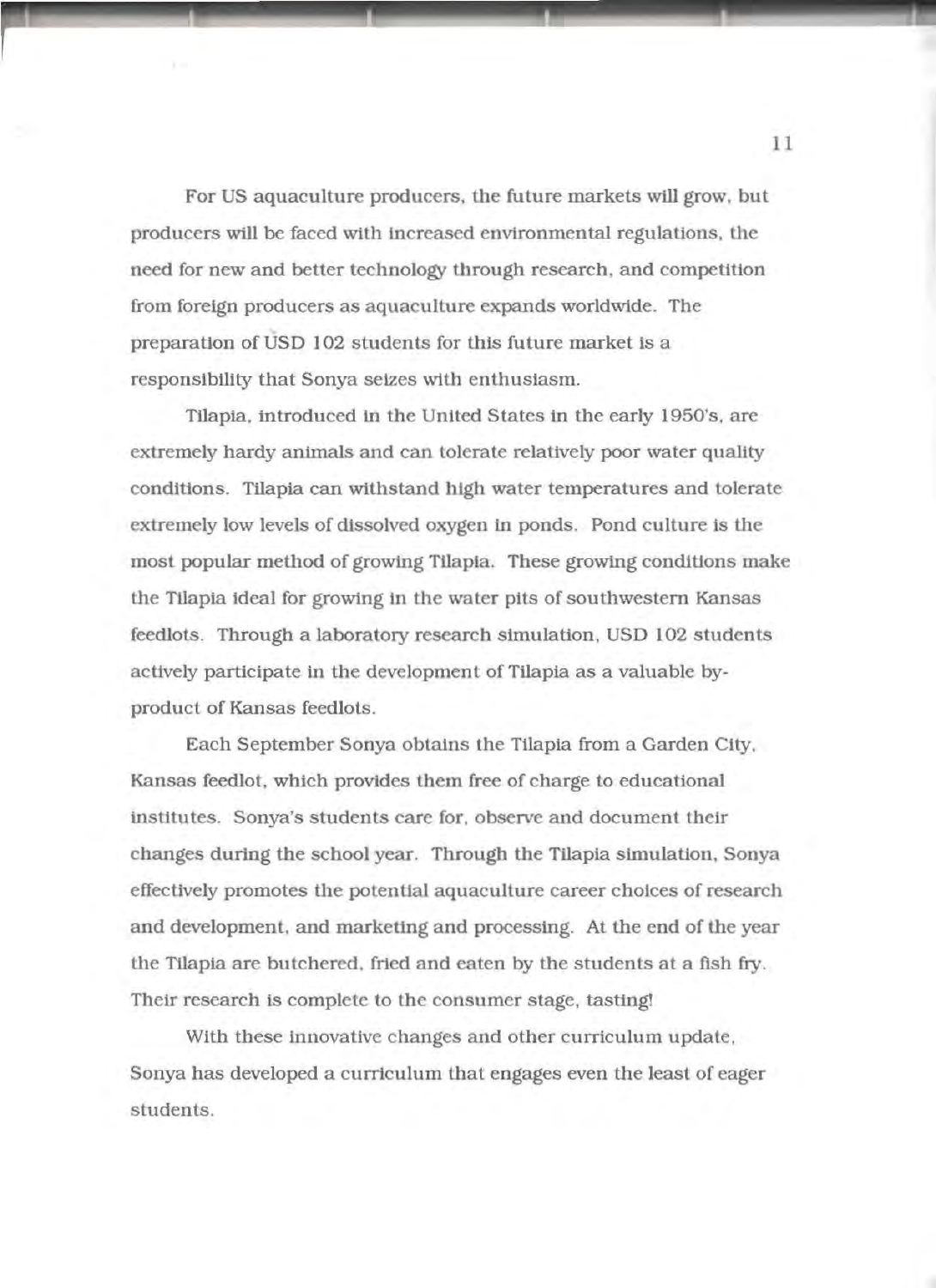Sonya's updated course offerings consist of an Introduction to Agriculture Science, for ninth graders. This course offers the beginning agriculture student an introductory look at soil science, plant science. animal science, agriculture mechanics, SAEP and FFA.

Animal Science, offered to tenth graders, covers the impact of health. reproduction. nutrition and management of animal production. Students participate in such activities as livestock judging, FFA contests and the establishment of future SAEP goals.

Agricultural Mechanics and Power and Technology is offered to eleventh graders. FFA and SAEP activities are continued. Competencies in welding, electricity, engine construction and principles of operation are stressed.

For those students that continue in the agriculture program for four years, the course Agribusiness Management is offered their senior year. The financial aspects of agriculture are stressed in this course. FFA and SAEP competencies enhance the curriculum.

Sonya also offers a semester Introduction to Agriculture class to USO 102 seventh and eight graders. This class provides these younger students the opportunity to sample the agriculture program and make decisions about future course offerings once they enter senior high.

In addition to the awareness class offered to junior high students, Sonya offers "A Day On The Farm," sponsored and organized by USO 102's local chapter of FFA, to area day-care centers and Gray County grade school students. The local John Deer Dealership and various local farmers provide a variety of farm equipment. Area farmers provide a variety of livestock for the observation and enjoyment of the youngsters. This activity provides many students the opportunity to sample farm life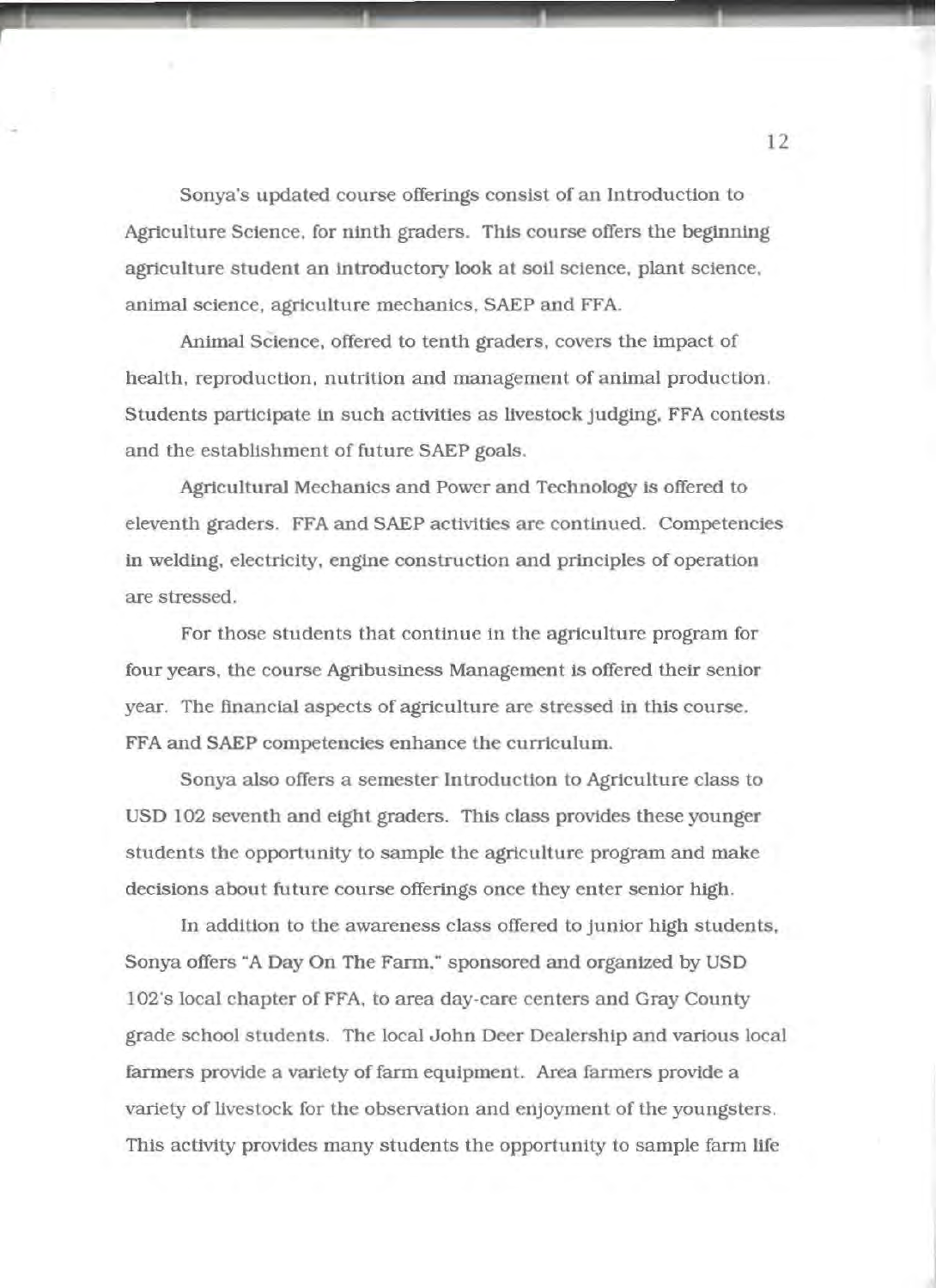that otherwise might not have been obtainable. This activity also provides Sonya the opportunity to promote her curriculum and the value of agriculture to the world.

Sonya's dedication to students and their achievement prompts her to offer an independent study program to grades eleven and twelve. This independent study is offered during Sonya's preparation period and time slots scheduled for other class. Many times she manages three classes during one class period. The true flexibility and sacrifice of a dedicated master teacher! Through these independent study programs, she can offer classes to those who would not be able to finish their four year agriculture program due to scheduling conflicts.

Students that complete their senior year in the agriculture program, developed a closeness to the land, livestock and the teacher that provided them with the insight into the world of agriculture. A bond has developed between the three that cannot be broken. Sonya has a deep appreciation for the student who has established a regard for agrtsclence. It is a bond between two people who have the same appreciation of what exists around them. Sonya does not consider the departure of a student who has completed the four year program an end, but rather a beginning. Sonya feels her students have worked hard to achieve the goals set for them. Sonya receives great satisfaction and a sense of accomplishment when students apply the knowledge they gatned from the USD 102 agriculture classes.

Sonya's FFA Chapter contributes to the academic success of her students by providing agriculture students with a club atmosphere that focuses on the scholastics of agriculture, as well as, the building of leadership skills and rewards that provide incentives for success in these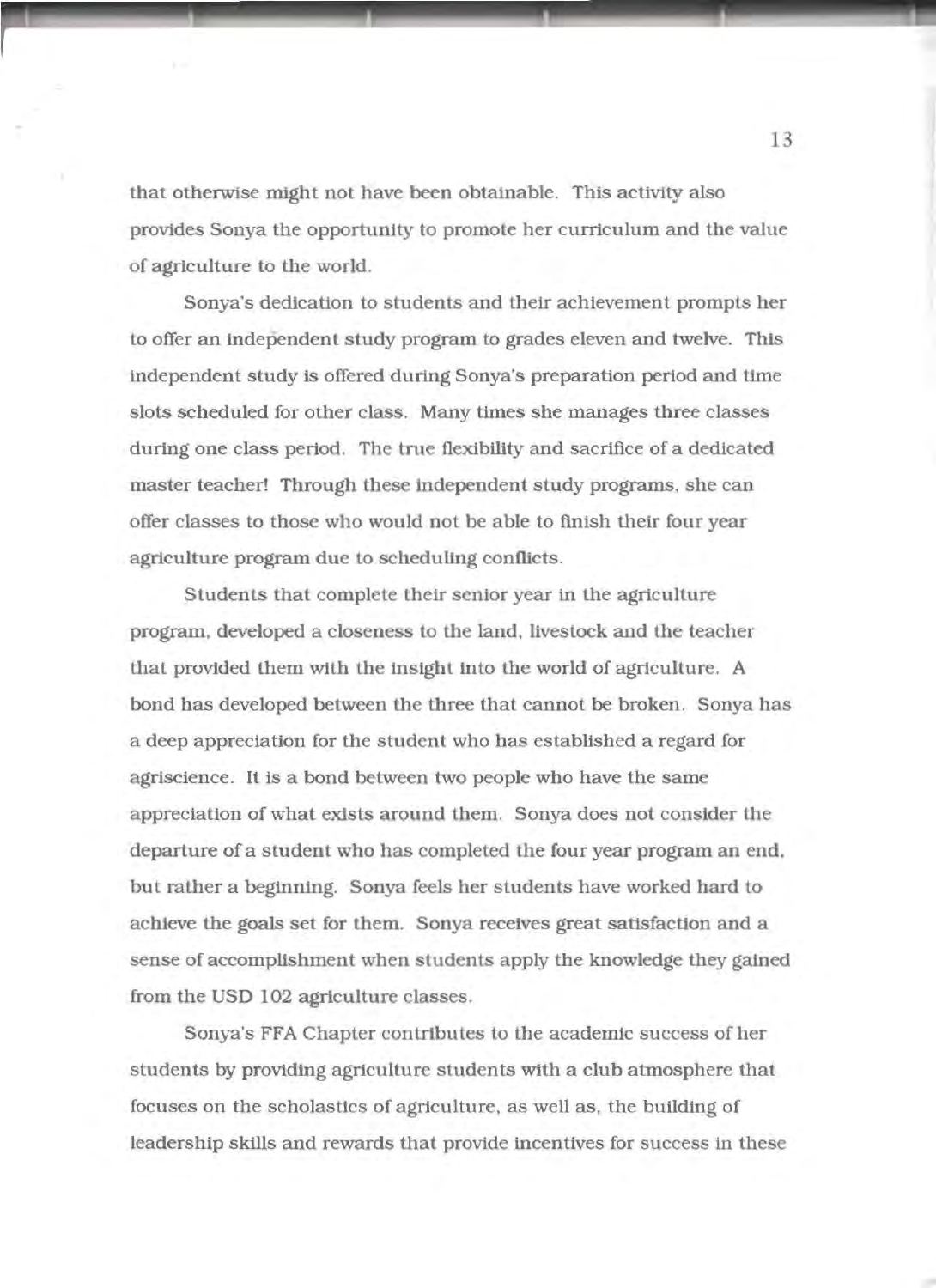areas. The chapter's success can be attributed to the Sonya's contagious enthusiasm. She reorganized an inactive chapter into one that is very active by stressing to her students that FFA represents work, labor, and effort. These qualities are needed to cause things to happen and to get results. FFA promotes the need for workers to cooperate and work toward common goals. Sonya effectively uses the approach of mentoring a younger, initiate member with an older, mature, accomplished member. She gives new members effective orientation to the club's purposes and reorients all members continually through traditional ceremonies and other appropriate activities. She chooses projects that engage all members--they work together. She encourages shared leadership using a team approach, encouraging everyone to be an active part of a committee. She gets new initiates involved in award projects immediately. She invites potential members to club meeting so that they might get hooked. She encourages members to appreciate the value of their attendance and participation in the local organization, and district, state and national meetings. Sonya plans and promotes activities that will enhance self-esteem. Sonya gives her chapter the "personal touch."

Sonya promotes increased participation in FFA, by selecting an additional contest activity each year. During the 1996-97 school year, FFA students have been developing their parliamentary procedures. Sonya emphasizes to her students that most Americans who are influential in their communlties are familiar with these guidelines for conducting meetings.

Sonya's FFA success can also be assessed by the amount of district offices her students have obtained during the years 1993-1997. The USD 102 FFA Chapter captured the Southwest Kansas Districts offices of